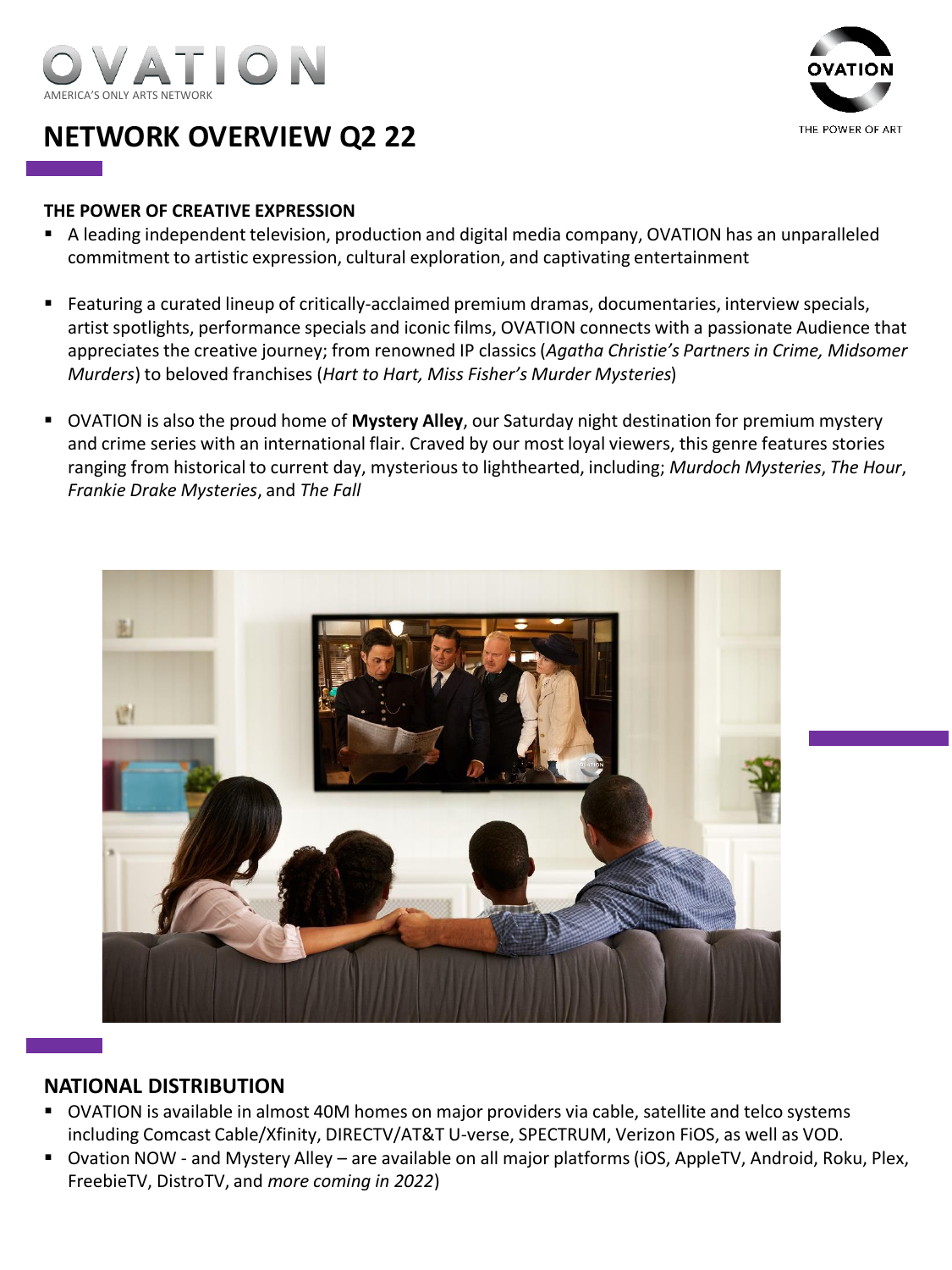## **Q2 2022 PROGRAM HIGHLIGHTS**





# **MURDOCH MYSTERIES**

SEASON 15

#### **Q2 22 | SATURDAYS | 24 x 60**

*Murdoch Mysteries* continues! This powerhouse season rolls out debut episodes every Saturday night, part of Ovation's Mystery Alley. Jam packed with new mysteries and surprising plot twists, the internationally acclaimed series delights audiences over the course of 24 new episodes. With unique turn-of-the-century historic references that resonate with current and contemporary social issues, Murdoch and his loyal team take the thrills to new heights this season.

# <u>M U R D O C H</u><br>M Y S T E R I E S



# **ANTHONY BOURDAIN** NO RESERVATIONS

## **MAY 2022 | WEDNESDAYS | 4 x 60**

Join Bourdain late night on Wednesdays as he experiences the rich cultures of the people he meets in his travels and samples their many gastronomic delights. From Swedish lingonberry sorbet, to Namibian truffles, and skiing indoors in Dubai, Bourdain always finds the new and exciting in every destination he travels to.

# **THE GREEN ROOM**

## **Q2 22 | WEDNESDAYS | 5 x 30** SEASON 1

An original Ovation production, in collaboration with Be an #ArtsHero, The *Green Room with Nadia Brown* is a smart, sophisticated, fun and newsworthy conversation about legislative efforts, policies and people in America's vibrant Arts & Culture sector. Hosted by Nadia Brown, currently starring on Broadway in Harry Potter and the Cursed Child, she features guest interviews with Broadway directors, arts workers, House and Senate representatives, creative directors, and more.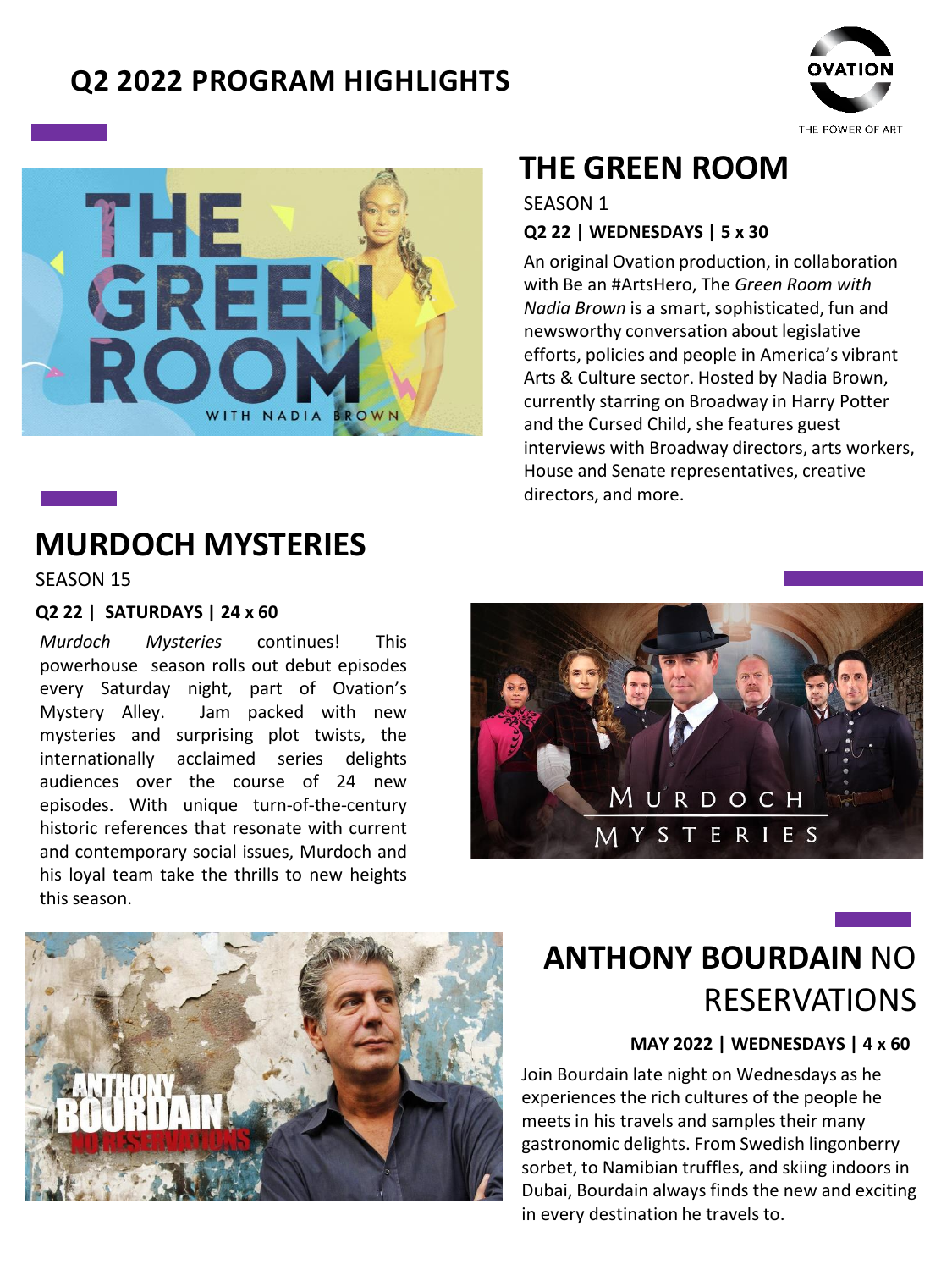## **THE POWER OF PARTNERSHIP**



- Engage and resonate with OVATION's affluent and culturally curious audience across all our platforms
- From tentpole programs, series sponsorships, cause-related overlays, integrated solutions and more, OVATION's contextual opportunities connect our brands through the core attributes of quality, premium storytelling, exploration and the celebration of artistic expression.
- With its signature STAND FOR THE ARTS (SFTA) advocacy platform, OVATION had provided more than \$15M in contributions and in-kind support for arts institutions and organizations. With more than 150 coalition members represented throughout the U.S., OVATION continues to raise awareness about art's positive impact, protecting access for everyone, and encouraging action on behalf of the arts. It's a powerful platform in which to integrate your brand while making a positive impact.